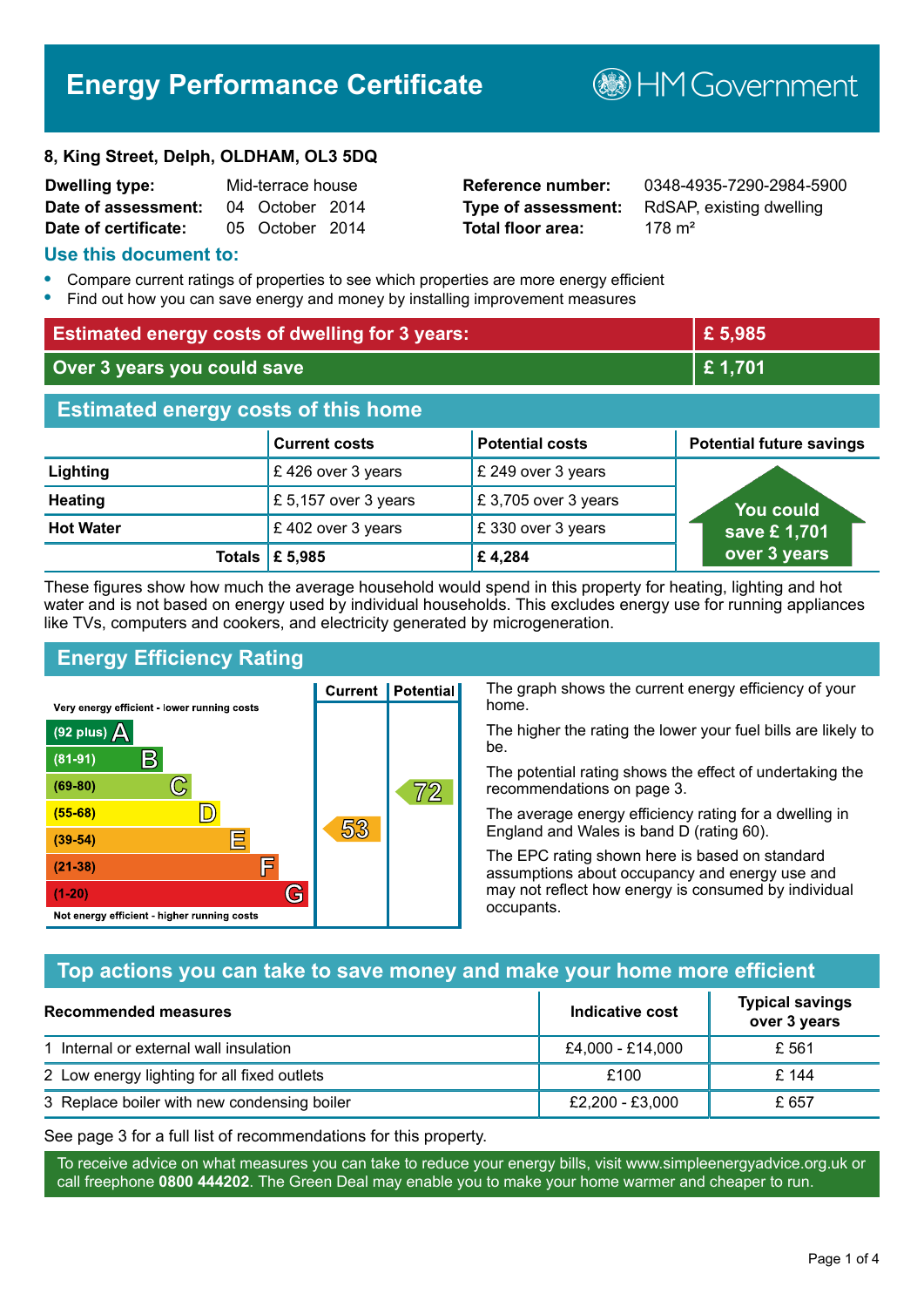# **Summary of this home's energy performance related features**

| <b>Element</b>        | <b>Description</b>                           | <b>Energy Efficiency</b> |
|-----------------------|----------------------------------------------|--------------------------|
| Walls                 | Sandstone, as built, no insulation (assumed) | $\star$ * * * *          |
| Roof                  | Pitched, no insulation (assumed)             | $\star$ * * * *          |
|                       | Roof room(s), no insulation (assumed)        | ★☆☆☆☆                    |
| Floor                 | Solid, no insulation (assumed)               |                          |
| <b>Windows</b>        | Some double glazing                          | ★☆☆☆☆                    |
| Main heating          | Boiler and radiators, mains gas              | ★★★★☆                    |
| Main heating controls | Programmer, room thermostat and TRVs         | ★★★★☆                    |
| Secondary heating     | Room heaters, dual fuel (mineral and wood)   |                          |
| Hot water             | From main system                             | ★★★★☆                    |
| Lighting              | Low energy lighting in 26% of fixed outlets  | ★★★☆☆                    |

Current primary energy use per square metre of floor area: 261 kWh/m² per year

The assessment does not take into consideration the physical condition of any element. 'Assumed' means that the insulation could not be inspected and an assumption has been made in the methodology based on age and type of construction.

See addendum on the last page relating to items in the table above.

#### **Low and zero carbon energy sources**

Low and zero carbon energy sources are sources of energy that release either very little or no carbon dioxide into the atmosphere when they are used. Installing these sources may help reduce energy bills as well as cutting carbon. There are none provided for this home.

# **Your home's heat demand**

For most homes, the vast majority of energy costs derive from heating the home. Where applicable, this table shows the energy that could be saved in this property by insulating the loft and walls, based on typical energy use (shown within brackets as it is a reduction in energy use).

| <b>Heat demand</b>           | <b>Existing dwelling</b> | Impact of loft<br>insulation | Impact of cavity<br>wall insulation | Impact of solid<br>wall insulation |
|------------------------------|--------------------------|------------------------------|-------------------------------------|------------------------------------|
| Space heating (kWh per year) | 25.357                   | (1,638)                      | N/A                                 | (3,082)                            |
| Water heating (kWh per year) | 2,339                    |                              |                                     |                                    |

You could receive Renewable Heat Incentive (RHI) payments and help reduce carbon emissions by replacing your existing heating system with one that generates renewable heat, subject to meeting minimum energy efficiency requirements. The estimated energy required for space and water heating will form the basis of the payments. For more information, search for the domestic RHI on the www.gov.uk website.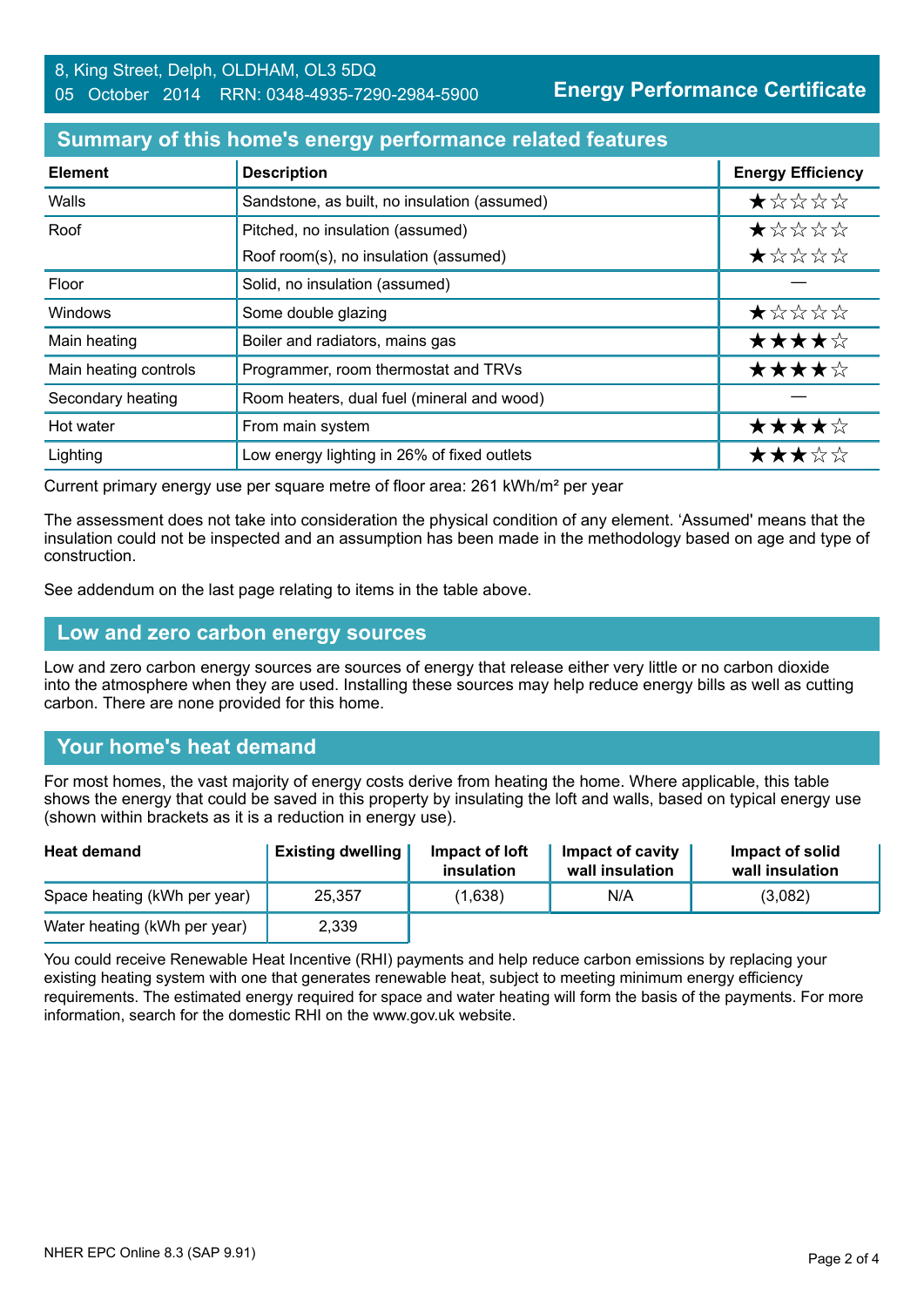#### 8, King Street, Delph, OLDHAM, OL3 5DQ 05 October 2014 RRN: 0348-4935-7290-2984-5900

## **Recommendations**

The measures below will improve the energy performance of your dwelling. The performance ratings after improvements listed below are cumulative; that is, they assume the improvements have been installed in the order that they appear in the table. To receive advice on what measures you can take to reduce your energy bills, visit www.simpleenergyadvice.org.uk or call freephone 0800 444202. Before installing measures, you should make sure you have secured the appropriate permissions, where necessary. Such permissions might include permission from your landlord (if you are a tenant) or approval under Building Regulations for certain types of work.

| <b>Recommended measures</b>                                       | <b>Indicative cost</b> | <b>Typical savings</b><br>per year | <b>Rating after</b><br>improvement |
|-------------------------------------------------------------------|------------------------|------------------------------------|------------------------------------|
| Internal or external wall insulation                              | £4,000 - £14,000       | £ 187                              | <b>D57</b>                         |
| Low energy lighting for all fixed outlets                         | £100                   | £48                                | <b>D59</b>                         |
| Replace boiler with new condensing boiler                         | £2,200 - £3,000        | £219                               | <b>D64</b>                         |
| Replace single glazed windows with low-E double<br>glazed windows | £3,300 - £6,500        | £ 112                              | D66                                |
| Solar photovoltaic panels, 2.5 kWp                                | £9,000 - £14,000       | £ 238                              | C72                                |

## **Alternative measures**

There are alternative measures below which you could also consider for your home.

- **•** Air or ground source heat pump
- **•** Micro CHP

# **Financial Support and the Green Deal**

Green Deal Finance allows you to pay for some of the cost of your improvements in instalments under a Green Deal Plan (note that this is a credit agreement, but with instalments being added to the electricity bill for the property). The availability of a Green Deal Plan will depend upon your financial circumstances. There is a limit to how much Green Deal Finance can be used, which is determined by how much energy the improvements are estimated to **save** for a 'typical household'.

You may also be able to obtain support towards repairs or replacements of heating systems and/or basic insulation measures under the ECO scheme, provided that you are in receipt of qualifying benefits or tax credits. To learn more about this scheme and the rules about eligibility, visit www.simpleenergyadvice.org.uk or call freephone **0800 444202** for England and Wales.